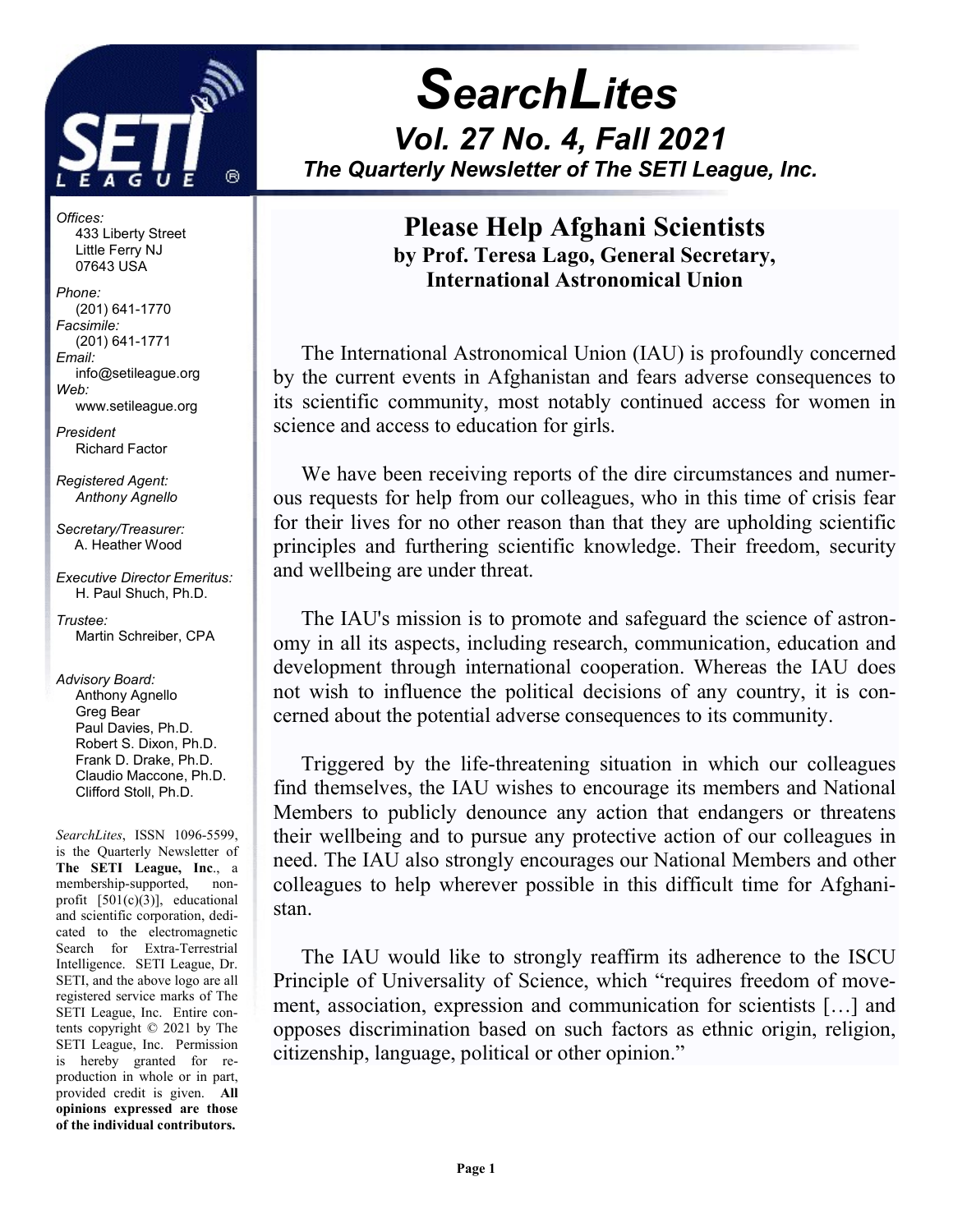# Guest Editorial: Sonia and the Spirit of SETI by Elisabeth Piotelat

As some of my fellow SETI League members may know, I lost my daughter Sonia on the 26th of June, 2020. She was an 18 year old university STEM student. I was surprised when our Executive Director told me he felt he knew Sonia through my blog. I thought perhaps Paul and Sonia had met in "real life".

I joined the SETI League before Sonia's birth in 2002. I think she was still a baby when she too joined the organization, as a household member. Her first contribution to SETI was an appearance on the "Who We Are" page of Allen Tought's Invitation to ETI website. I felt I couldn't possibly introduce myself to an alien without proudly saying that I was her mother. When she was a teenager I asked her if I should have Paul remove her picture from that website, to protect here e-reputation in case someone googled her name. But she asked me not to do so.

I remember some philosophical discussions we had about the Pioneer Plaque, and the different ways to represent humanity. Her first drawings, and some of her toys, were used in one of my SETI talks. She was the first to listen to it, and to give sincere feedback: "it's boring, Mom." When Sonia asked questions such as "Why don't we send probes to Enceladus now?" I knew my presentation was ready.

Sonia might have met Paul at the 2008 UNESCO SETI symposium in Paris, had she not been at school during the presentations. She did attend one or two outreach events in French, but I'm afraid she didn't meet a lot of SETI researchers there.

In 2017, Sonia went with me to the SETI Italia workshop in Milano. She used that occasion to write a report for her high school class about a job. She went there as a community manager, and took pictures for the SETI League website and Facebook page. She got a very good grade on that report, and really enjoyed being a part of our international community.

As a parent, you never know how your interests or your actions will influence your children. Sonia loved to repair her smartphone. She was really proud the first time she changed the screen alone. Maybe her involvement with the SETI League had something to do with this ability. She saw pictures of various Project Argus stations, and visited the Nançay Observatory several times.

I want to thank Paul and all the SETI League members for the stars, and the hopes, that they put in the eyes of Sonia and of so many other young people they never met. This invisible impact of SETI research is amazing. In a way, Sonia lives on in the spirit of SETI.



Disclaimer: The opin-

ions expressed in editorials are those of the individual authors, and do not necessarily reflect the position of The SETI League, Inc., its Trustees, officers, Advisory Board, members, donors, or commercial sponsors. ◆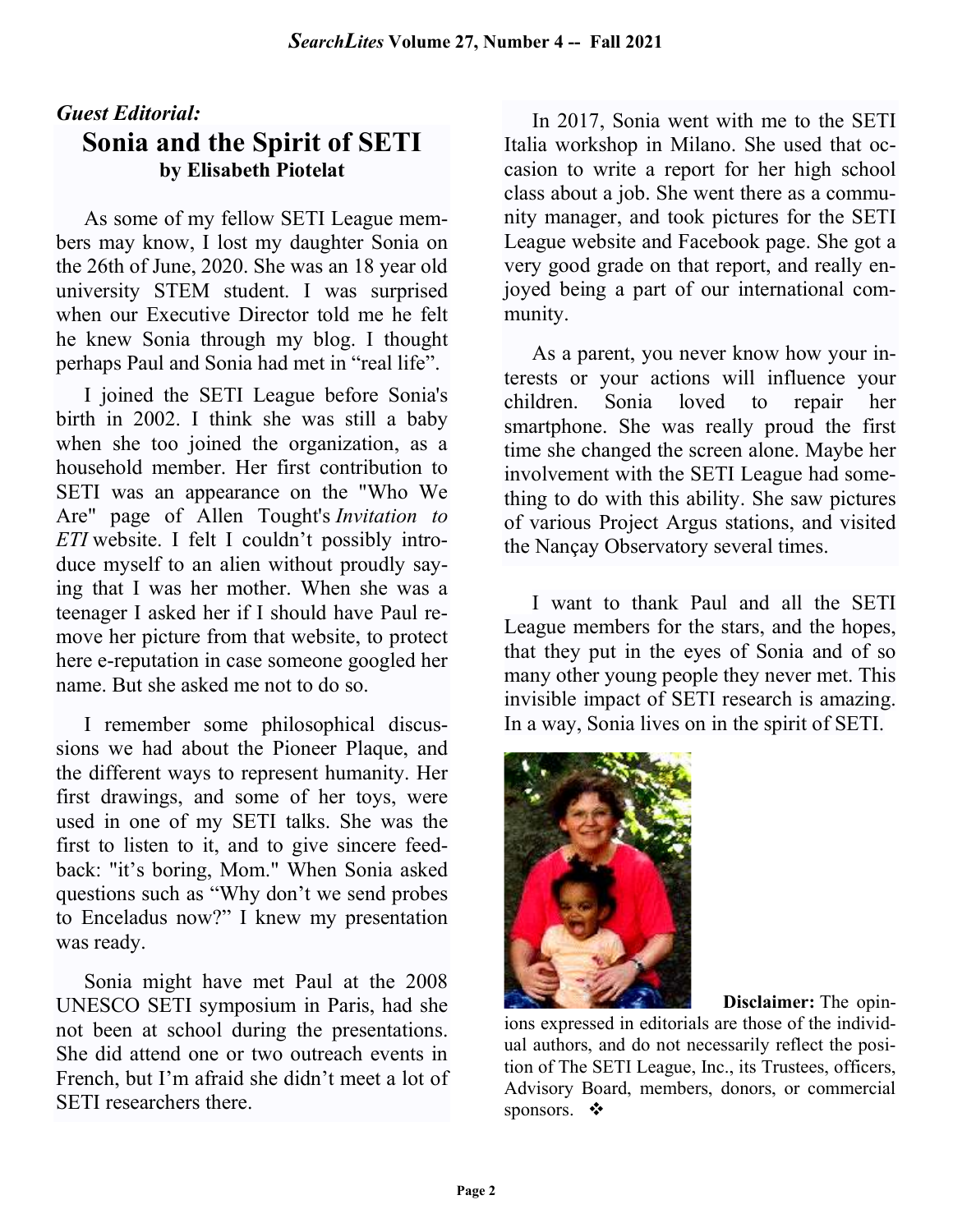## Martian Chopper by Seth Shostak Senior Astronomer, SETI Institute From SETI Institute *Journey* eNewsletter, 22 April 2021, used by permission

"We have liftoff," to quote NASA's famous description of spacecraft taking flight. And indeed, there was a liftoff in the early morning hours of April 19 … not from a launchpad in Florida, but from a patch of dusty terrain on Mars.

The craft in question, the Ingenuity helicopter (it's really a drone), rose about the height of a basketball hoop into the cold, thin Martian atmosphere. After about 40 seconds of airborne bliss, it alighted on its four short, skinny legs. Ingenuity was the first aircraft to fly in the solar system anywhere but on Earth.

Ingenuity was carried to the Red Planet beneath a protective shield in the belly of the Perseverance rover – an arrangement somewhat like a joey on a kangaroo. The process of detaching Ingenuity and getting it ready to fly was hardly simple and took a few days. It had to be detached, positioned, cranked upright, and left on its own while Perseverance rolled out of the way.

The big challenge in getting a drone to work on Mars is the thin atmosphere, roughly a hundred times less dense than our own. Sure, the craft is pretty light (four pounds), and the martian gravity is only a little more than one-third that of Earth. All that helps, but this diminutive craft still had to move a lot of air to fly.

It did that by having big rotors that spin fast. There are two rotors, by the way, spinning in opposite directions so that the whole craft doesn't start to wildly twist. The rotors

are powered at a level of about a halfhorsepower. That's an impressive energy use for a mechanism that's shorter than your average Hobbit.

So, what's the point? Ingenuity didn't carry any science instrumentation … just two cameras to look at the horizon and the ground. But keep in mind that this brief flight was a technical demonstration, not a research project. Having proven that such craft can successfully fly, the future uses are both obvious and valuable. Martian rovers move very slowly across the dusty, rock-strewn terrain of the Red Planet. A drone could serve as "point person" for future rovers, guiding them around obstacles rather than waiting for them to be found from the ground. Drones could also scout out the most interesting places for reconnaissance by the rovers, which could be efficiently done from 10 feet up.

In other words, Ingenuity is not a toy let loose by NASA in the atmosphere on Mars. It may prove as important to future research as the Wright Brothers' tentative flights were to future travel.



Last June, while hovering above Mars, NASA's Ingenuity helicopter pointed its camera down, and saw its own shadow. Thus, the Red Planet was fated to endure six additional weeks of Martian winter. NASA JPL photo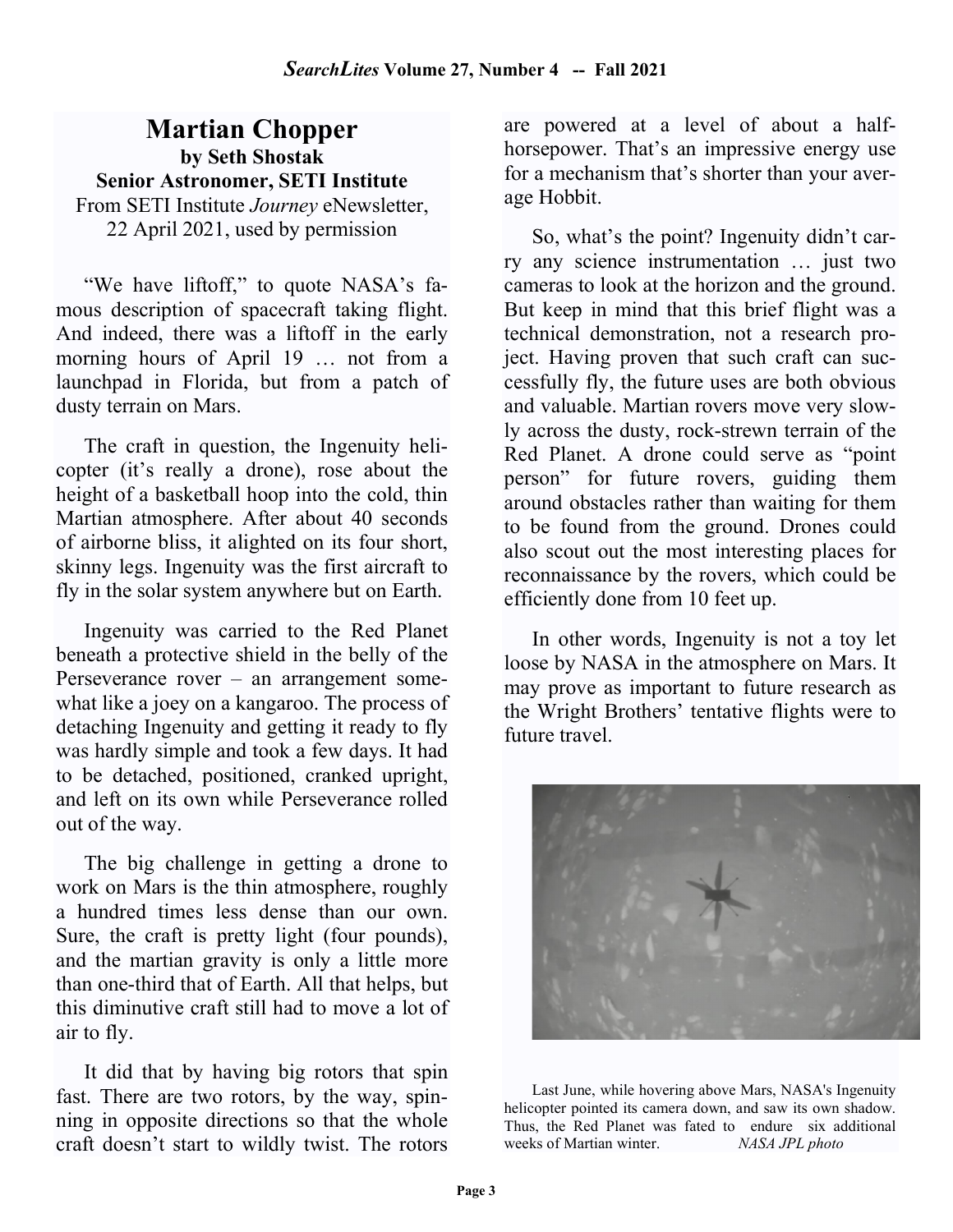

Want a painless way to support The SETI League? Browse to:

 www.smile.amazon.com. In the "Pick your own charitable organization" box, just type in "SETI League." Now, every time you shop Amazon, they will donate a half percent of your purchase price to SETI research!



SETI League members are encouraged to nominate SETI-relevant websites for our monthly SETI SuperStar Award. Nominating emails to our Awards Committee may be sent to:

Awards at setileague dot org.

Please be sure to indicate the URL of the candidate website you are nominating, and a brief explanation as to why you consider the site worthy of recognition.

# Event Horizon

SearchLites readers are apprised of the following conferences and meetings at which SETI-related information will be us at info@setileague.org, to obtain further details. Members are also encouraged to send in information about upcoming events of which we may be unaware.

October 25 - 29, 2021: 72nd International Astronautical Congress, Dubai, United Arab Emirates.

December 15 - 19, 2021: 79th World Science Fiction Convention, Washington, DC.

April 24, 2022, 1300 EDT (tentative): Twenty-Eighth SETI League Annual Membership Meeting, to be held virtually on the Zoom online platform.

June 27 - 30, 2022: Penn State SETI Symposium, State College, PA.

September 1 - 5, 2022: 80th World Science Fiction Convention, Chicago, IL.

September 18 - 22, 2022: 73rd International Astronautical Congress, Paris, France.

September 25 - 29, 2023: 74th International Astronautical Congress, Baku, Azerbajian.

Please note that the global COVID-19 pandemic has resulted in the cancellation or rescheduling of many planned scientific meetings and conferences. We recommend you check with the event sponsors for updates before making travel arrangements.  $\mathbf{\hat{P}}$